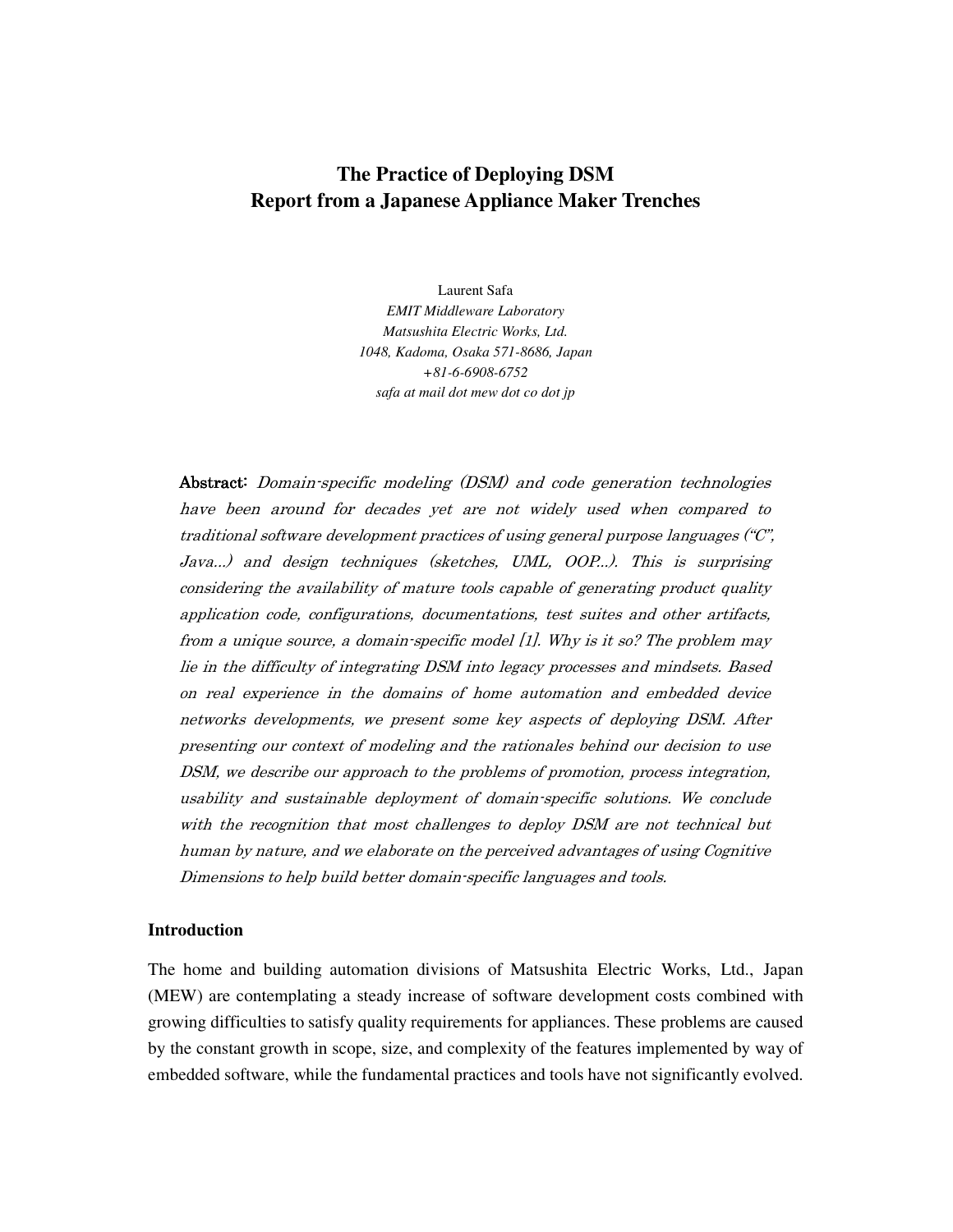| More embedded features |                        | Same old development tools |                                      |
|------------------------|------------------------|----------------------------|--------------------------------------|
|                        | Internet connectivity  |                            | Text-based editor                    |
|                        | Multi-media            |                            | Low-level programming language "C"   |
|                        | Ubiquitous computing   |                            | Limited use of patterns              |
|                        | Plug-and-play behavior |                            | Ad-hoc approaches to problem solving |
|                        | Peer-to-peer networks  |                            |                                      |
|                        | Mesh networks          |                            |                                      |
|                        | Application mashups    |                            |                                      |

**Table 1: Poor practices for today's challenges** 

MEW has engaged several projects to address this challenge, the so-called "Software crisis":

- CMM-based software process improvement (SPI)
- Definition of common development platforms and modules
- Deployment of software automation practices and tools

This paper discusses the later project. We start with an explanation of our rationales for selecting domain-specific modeling (DSM). We subsequently describe our promotional approach based on the resolution of measurable problems related to the use of embedded software. We then discuss the issue of process integration and propose a life cycle for software development with DSM. Next we analyze the problem of devising visual languages that do not get in the way of the practitioners, and we introduce the concept of *escape semantics* that enables creative modeling and collegial language construction. Finally we present a test-driven approach to facilitate the deployment of families of custom languages.

### **The Context of Modeling and the Decision to Use Domain-Specific Modeling**

At MEW, new technologies and disciplines are created in the Advanced R&D Lab before being transferred to product divisions to help these enter new markets. The phases of creating appropriate new technologies and deploying these in time to product divisions constitute two major challenges (cf. {C} for creation and {D} for deployment in Diagram 1).

MEW had mixed experiences with past attempts to use CASE tools and



**Diagram 1: Position and role of the R&D lab**

UML-based modeling to facilitate the new technology creation phase {C}.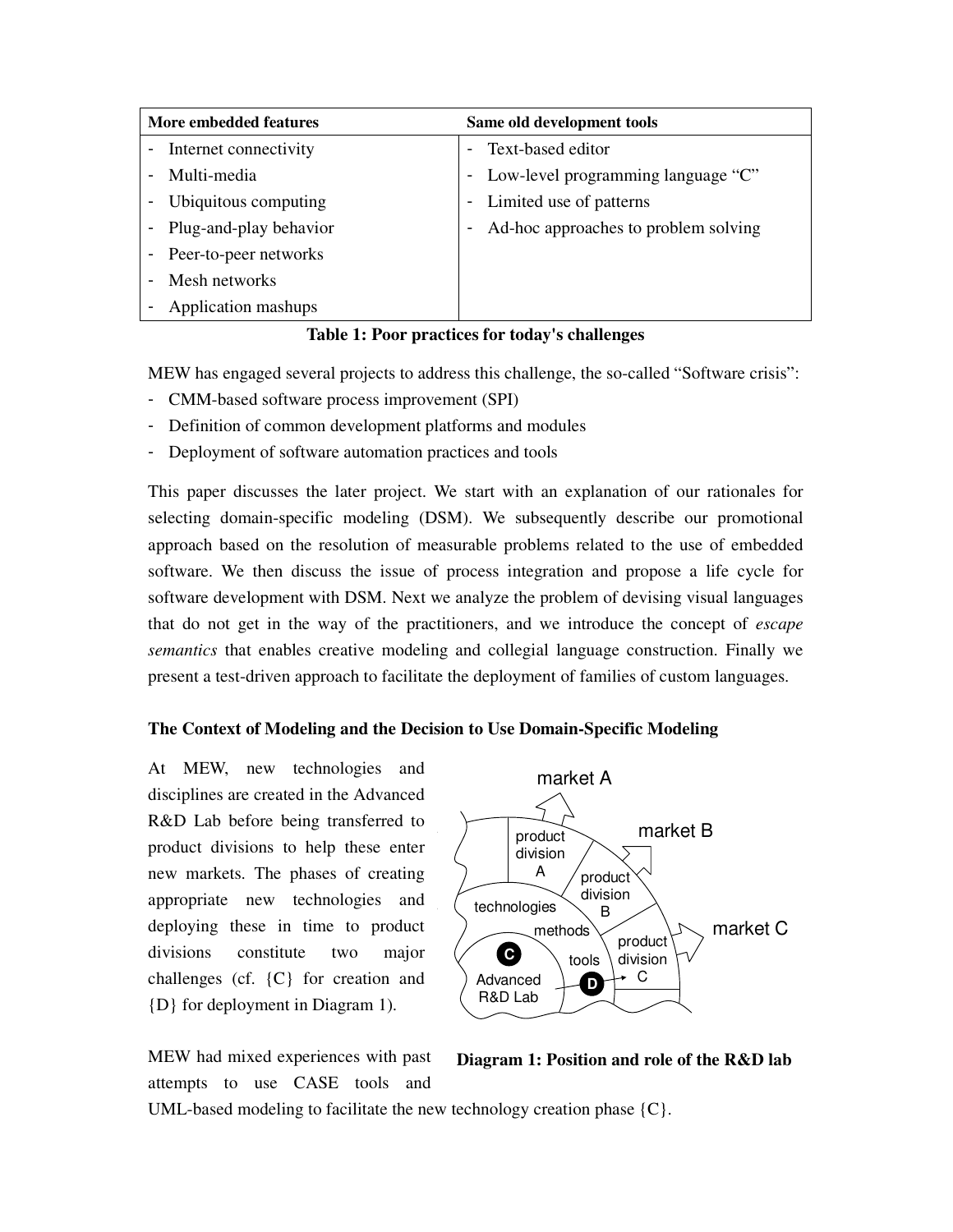The following table lists the most significant attempts at using modeling tools to develop better software. Although these were local successes, each one failed to go beyond the category of early adopters.

| <b>Tool type</b> | Design method     | <b>Generation</b> | <b>Platform</b> | <b>Application</b> |
|------------------|-------------------|-------------------|-----------------|--------------------|
|                  | state-transition  |                   | 8-16bit CPU     | Room control       |
| commercial       | matrix            | C                 | No RTOS         |                    |
|                  | UML               |                   | 16-32bit CPU    | IP routing and     |
|                  |                   |                   | <b>RTOS</b>     | filtering          |
| in-house         | sequential        | <b>ASM</b>        | 4-8bit CPU      | Remote sensors     |
| development      | functional charts |                   | No RTOS         | and actuators      |

**Table 2: Past experiences of software modeling** 

The first reason invoked by practitioners for the failure to deploy software modeling is specific to off-the-shelf commercial tools: for full code generation, it is necessary to use the tool vendor's underlying framework which raises questions of suitability (does the vendor's framework perform correctly within the product specifications), adaptability (recurrent cost of porting the vendor's framework to new hardware platforms), availability (MEW products for home and building automations have a typical lifespan of 10 to 20 years), and loss of differentiation factor (use of same framework as competitors who purchased the same vendor's tool).

A second reason is specific to UML: practitioners consider UML's object-oriented notations too far apart from the "C" procedural world in which they evolve. Instead of class-centric designs, practitioners think in terms of concurrent tasks, interlock mechanisms, software stacks, data formats and communication protocols.

A third reason was the lack of support over the long period of product development. Innovators did not have sufficient organizational support to pursue the promotion long enough for their new methodologies to be integrated in the organization's development process. Active promotions were abandoned after their initiators were assigned new responsibilities.

After previously promising methods felt short of expectations, users built-up natural defenses against novelty and focused instead on known-practices: assembly language and "C" programming. With these, the team can program on the bare metal, be in control of the detailed implementation, and predictable behavior can be produced.

A corporate language has evolved naturally over the years to express requirements, designs and implementations matters. It has notations, conventions and semantics that map precisely the problem domains, and it evolves incrementally when the problem domain changes as described in following table.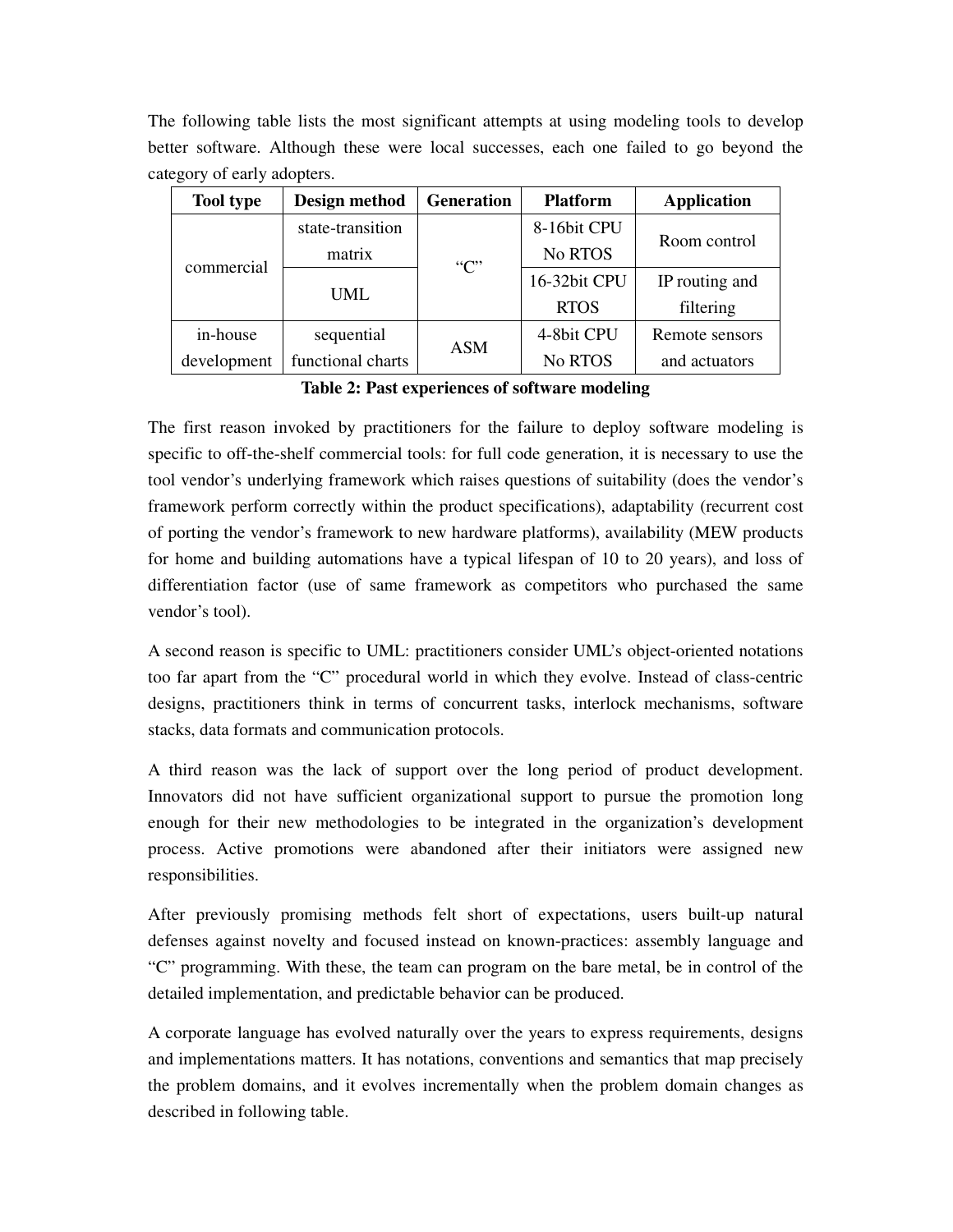| Problem domain change                     | <b>Consequence / Response</b>                     |
|-------------------------------------------|---------------------------------------------------|
| <b>Application of Building Automation</b> | Downsizing of specifications.                     |
| technologies to the Home Automation       | Reuse of selected sensors, actuators and          |
| market                                    | communication mediums.                            |
|                                           | Porting of selected software modules and hardware |
|                                           | components to lower-end hardware platforms.       |
| Home appliances get connected to the      | Addition of Internet protocol stacks for          |
| Internet                                  | machine-to-machine and machine-to-human           |
|                                           | communications (TCP, HTTP, SMTP/POP).             |
| Reduction of single points of failure     | Addition of peer-to-peer features to move from    |
|                                           | top-down hierarchical control to grid-like        |
|                                           | computing.                                        |

**Table 3: Examples of corporate response to some domain changes** 

This corporate language survived all the changes and it evolved just in time at the pace required by practitioners to be used for internal communication and development purposes. It is well understood not only by developers, but also across the board by testing divisions, marketing people, sales people and managers. Models are written in the form of diagrams with free-form graphic tools, or simply tables with text editors.

| Format                | <b>Defines</b>                                              |
|-----------------------|-------------------------------------------------------------|
| Table                 | Message format, Product specifications, I/O map, Memory map |
| Graph                 | Network system architecture, Device role, User-interface,   |
|                       | Data-flow, Hardware layout                                  |
| Sequence diagram      | Communication protocol, Feature implementation              |
| Sequential functional | Input-driven decision logic (decision-tree)                 |
| graph                 |                                                             |
| <b>Stack</b>          | Software architecture                                       |
| Bag                   | Features selection                                          |

# **Table 4: Some concepts found in MEW models (N=13 projects)**

We concluded that past failures to deploy software modeling practices were caused principally by the strategy of targeting the fragmented problem of new technology creation with uniform methods (cf.  $\{C\}$  in Diagram 1), the requirement to use notations and concepts apart from the practitioners' concerns, and the lack of organizational support.

Furthermore, although the methods employed to create new technologies are not always optimal, practitioners generally succeed to complete their technical development. However, practitioners often have troubles getting their new technology deployed to product divisions and spread to many development groups, which results in underused software modules. In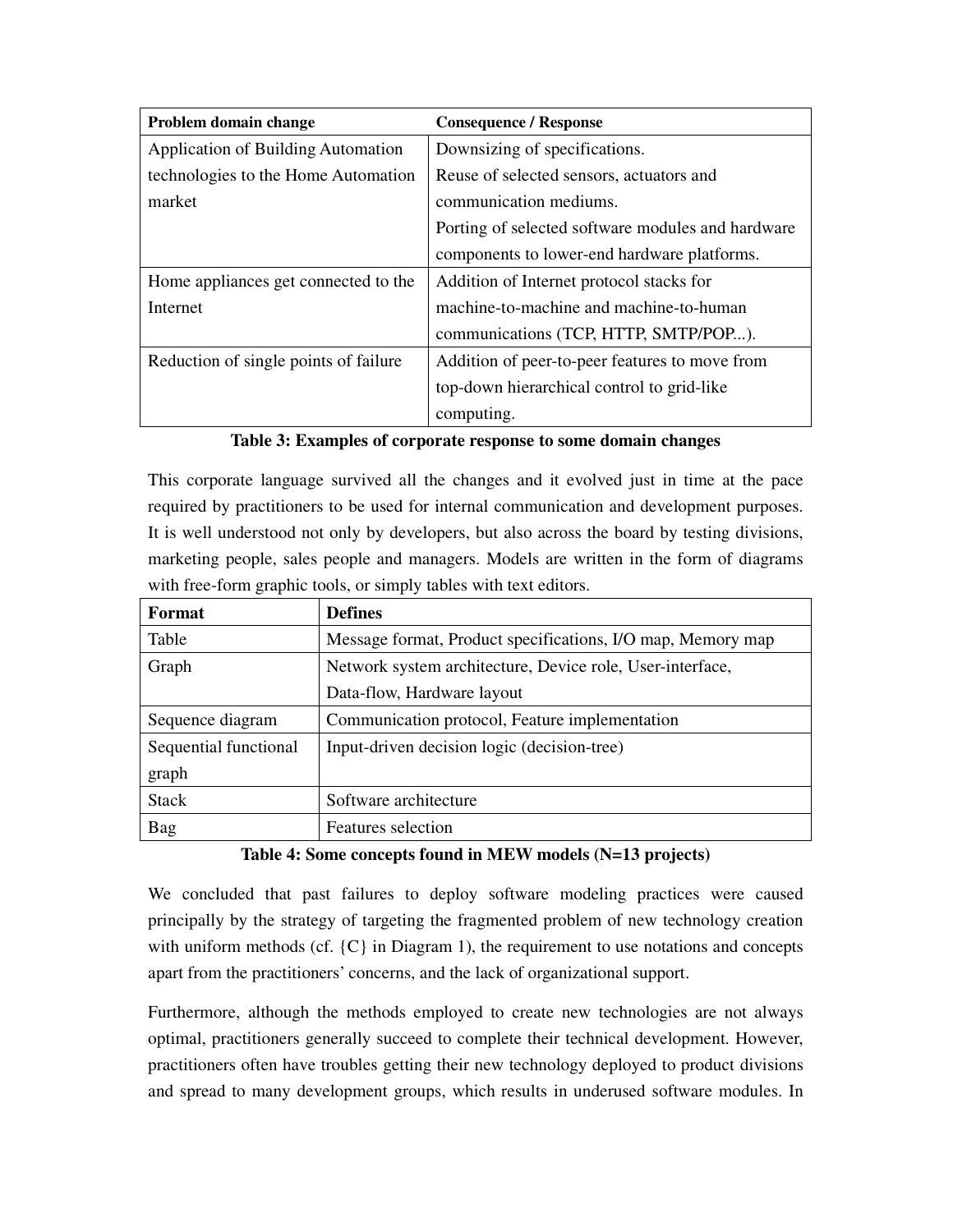other words, previous modeling promotion efforts aimed at improving what was working (creation), failing to provide a solution for what was not working (deployment).

With that respect, we decided to focus our new software modeling project on the issue of deploying new technologies to product divisions (cf. {D} in Diagram 1), and to use the on-going CMM-based process improvement effort as our organizational support. To adapt to the needs of stakeholders from various backgrounds, we selected Domain-Specific Modeling (DSM) for its versatility and adaptability. To enable quick development of solutions with few resources, we selected a DSM tool with a metamodeling facility (language definition and visual editing) based on configuration rather than programming. To reduce the risk of losing support over a long period of time, we selected a commercial tool from a well-established vendor. The promotion of general purpose modeling was delegated to our Software Engineering Group (SEG) within the software process improvement project.

## **DSM Medicine**

In the course of our DSM developments, we found evidences of a wide range of problems that can be solved with DSM technologies, although these are not necessarily defined in terms of application code generation. Hereafter we list the problems we encountered, and we briefly describe the DSM solution we proposed to the respective stakeholders.

| <b>Stakeholder</b>     | <b>Activity</b>                                                                               | <b>Needs</b>                                                                 | <b>DSM Solution</b>                                                                                                                                                                                                 |
|------------------------|-----------------------------------------------------------------------------------------------|------------------------------------------------------------------------------|---------------------------------------------------------------------------------------------------------------------------------------------------------------------------------------------------------------------|
| Product                | Development of<br>systems of systems                                                          | Complex system<br>configuration                                              | Generation of configuration files from<br>system model                                                                                                                                                              |
| engineer               |                                                                                               | Too many misuse cases<br>to take in account                                  | Automated discovery of misuse cases<br>from models                                                                                                                                                                  |
| Product<br>developer   | Porting of existing<br>software to new<br>hardware<br>(re-targeting)                          | Quality issues                                                               | Injection of generated code into code<br>templates                                                                                                                                                                  |
| Product tester         | Development of test<br>suites                                                                 | Test suite development<br>is costly<br>Possibility to overlook<br>test cases | Automated generation of test suite<br>from models                                                                                                                                                                   |
| Development<br>team    | Product development                                                                           | Late requirement<br>changes                                                  | Provide agility by way of visual<br>modeling and code generation as<br>visual models are closer to the<br>requirements than source code                                                                             |
| Development<br>manager | Pass-over of a<br>working software to<br>the product division                                 | Up-to-date design<br>documentations                                          | Generate up-to-date design and<br>architecture documents from the<br>model                                                                                                                                          |
| R&D planning<br>office | Measure of gap<br>between current<br>development practices<br>and foreseeable<br>market needs | Visibility of current<br>development practices                               | A central model repository that can be<br>scanned (a special model compilation)<br>to extract information such as usage<br>frequency of a module, of an operating<br>system, of a combination of domain<br>concepts |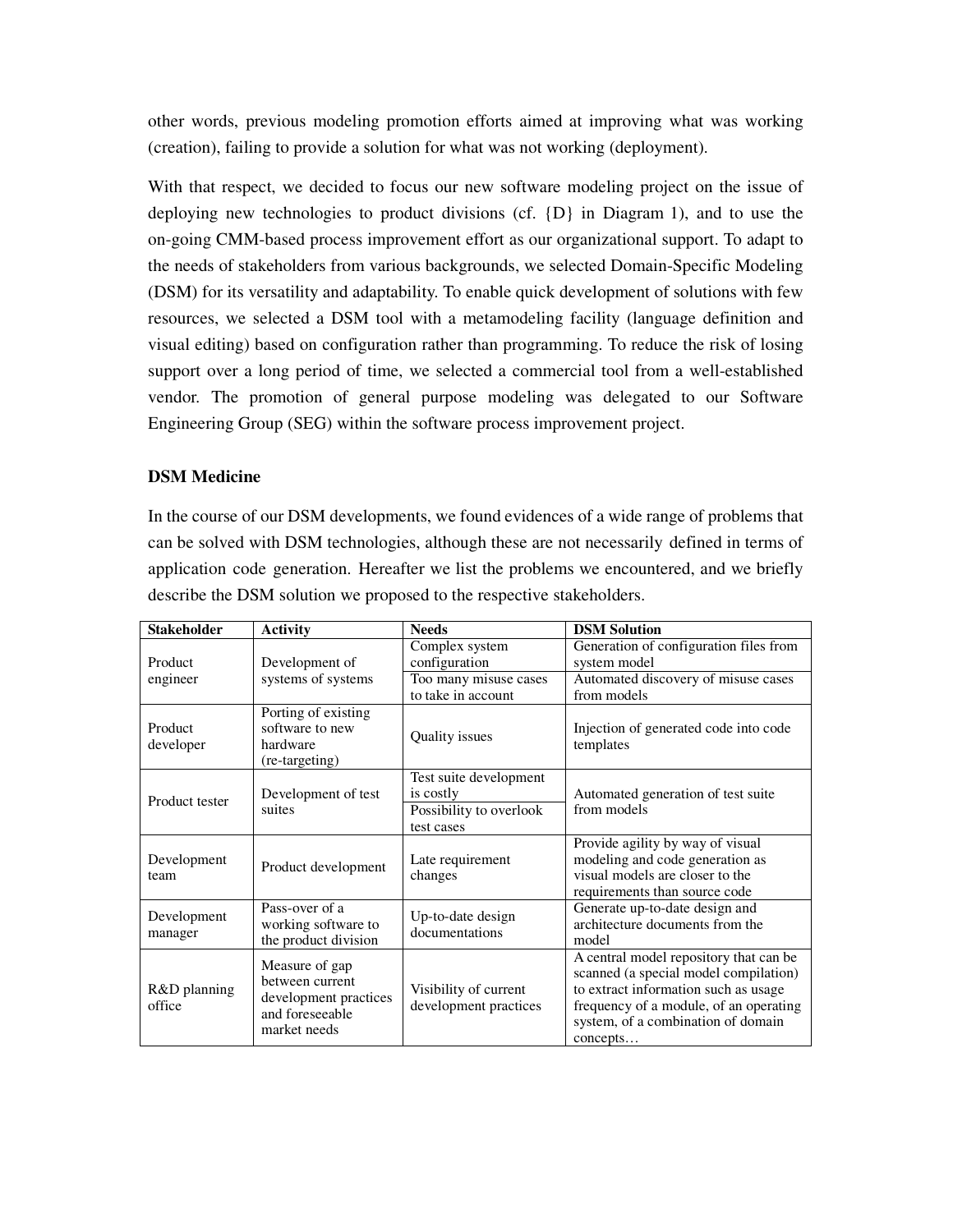| <b>Stakeholder</b>                                 | <b>Activity</b>                                        | <b>Needs</b>                                                                                        | <b>DSM Solution</b>                                                                                                                                  |
|----------------------------------------------------|--------------------------------------------------------|-----------------------------------------------------------------------------------------------------|------------------------------------------------------------------------------------------------------------------------------------------------------|
| Core technology<br>developers                      | Develop new<br>technologies for<br>tomorrow's products | Reduce learning curve<br>of innovative<br>technologies to help<br>deploy these to the<br>developers | Reduce learning curve by embedding<br>new APIs and guidelines into the code<br>generator, and by providing a familiar<br>visual language atop of it. |
| Software<br><b>Process</b><br>Improvement<br>Group | Promotion of best<br>coding practices                  | A method to enforce<br>code layouts, naming<br>conventions, folders<br>conventions, etc             | Automated code generation according<br>to well-defined rules.                                                                                        |
| Software<br>Security Group                         | Reduction of software<br>security risk                 | A method to avoid<br>dangerous code<br>structures $(scanf)$                                         | Automated code generation that<br>complies with the corporate security<br>policy                                                                     |
|                                                    |                                                        | Difficulty to analyze<br>risks induced by design                                                    | A special model compiler that derives<br>risks from the model                                                                                        |
|                                                    | Strategic planning                                     | Costly software<br>development                                                                      | Software automation                                                                                                                                  |
| Top<br>management                                  |                                                        | Difficulty to enforce<br>reuse of common<br>platforms across the<br>company                         | Automated selection of reusable<br>models                                                                                                            |

**Table 5: A selection of problems that can be addressed by way of DSM** 

Note that care should be given to select pains (problems) which resolution can be measured to demonstrate progress to both practitioners and management. Our pain killing method is composed of six steps:

- Get embedded into the practitioner team
- Observe the way people work to understand their context
- Ask practitioners for the few problems that most disrupt their core activity
- Select the problems that can be measured
- Present the DSM solution as a pain killer
- Deploy the DSM solution and verify the problem reduction with the practitioners

# **Process Integration of Modeling**

Contrary to what happened with past efforts to promote general purpose modeling, where practitioners questioned the ability of specifying their software particularities, or the opportunity of replacing in-house frameworks with the tool vendor's, we found no such resistance to our DSM effort. The perceived reason is that DSM tools adapt to the methodology in place, allowing us to use the domain concepts and frameworks that practitioners have been developing for years. This seems to corroborate Seth Godin when he writes [2] "a key element in the spreading of the idea is the capsule that contains it. If it's easy to swallow, tempting and complete, it's far more likely to get a good start."

In order to clarify the positioning of DSM into the corporate process, we defined the three activities of creation  $\{C\}$ , deployment  $\{D\}$  and evolution  $\{E\}$ . As illustrated in the following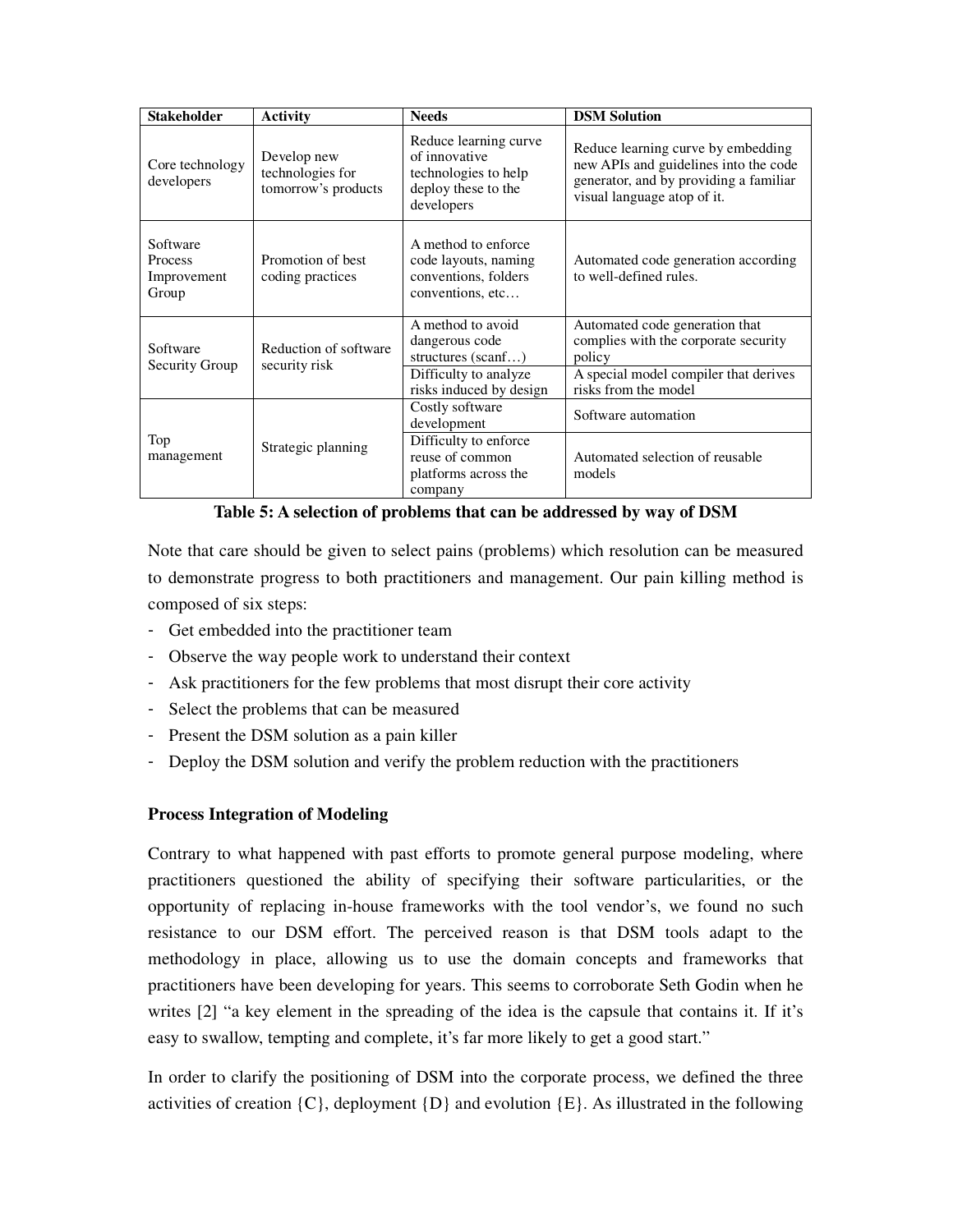diagram, new technologies are first created using appropriate software engineering techniques  $\{C\}$ , and later deployed to the product domain with the help of DSM  $\{D\}$ . Finally, necessary evolutionary steps {E} are engaged to keep both technologies and DSM capsules up to date with the constantly changing market needs.



**Diagram 2: DSM capsule fills the gap between technologists and marketers** 

When looking from a life cycle perspective (cf. Diagram 3), the creation activity  ${C}$ corresponds to new product developments, while deployment activity  $\{D\}$  represents domain-specific modeling. Finally, the evolution activity {E} maps to the incremental changes applied to both framework and modeling tool to follow the domain changes. Furthermore, this view reveals a well-established practice we have no plan to change: during the fundamental research phase practitioners often use off-the-shelf DSM tools for algorithm research purposes (ex: Simulink®).



**Diagram 3: Life cycle for software development aimed at deployment with DSM** 

# **Agile Modeling**

Language agility is critical to the tool-smith, because lack of language agility puts the DSM tool at risk of being abandoned by practitioners for more convenient methods. After all, what matters most to practitioners is producing a working product, not using modeling tools.

The following diagram illustrates the gap between present needs, practices and available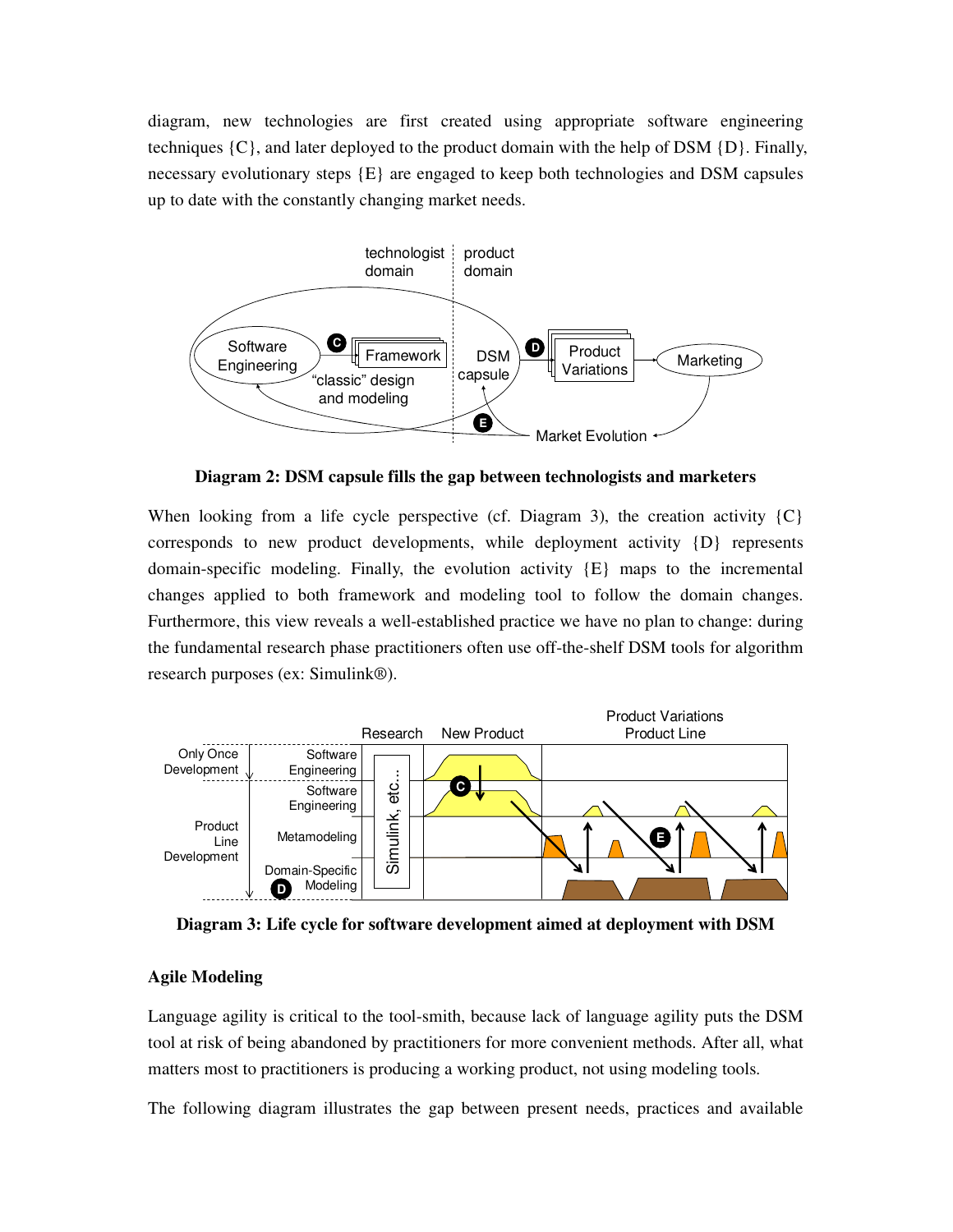tools. Due to the metamodeling delay necessary to define visual languages, editors and compilers, the DSM tool lags behind practices, so it is at risk of being perceived as constraining, especially for practitioners used to drawing with free-format whiteboards, pen and paper and general purpose diagram tools like Microsoft© PowerPoint.



**Diagram 4: Reduce the gap between tool and practices** 

To address this issue we implemented *escape semantics* in our languages, with the purpose of improving the modeling tool's stickiness by making it applicable to new problems not taken in account at language-design-time. The *escape semantics* allow for free-form modeling within boundaries set by the tool-smith, letting the modeler augment the official notation as necessary, typically when devising designs for new market segments. This opens the door to a collegial form of custom language construction where the DSM tool-smith and the domain expert initiate the reflection and practitioners add their thoughts and knowledge from field applications.

We identified several *escape semantics* that can empower the tool user:

- 1. *Joker objects* to augment the official language with new concepts
- 2. *Joker links* to augment the official language with new kinds of relationships
- 3. *Overwritable list-boxes* that can be augmented on the fly with new entries
- 4. *Code generator aspects* to let tool users augment the model compiler
- 5. The ability to extend model concepts with properties created on the fly

We noticed that young practitioners are more inclined to "invent" new notations to represent the world as they see it, while senior practitioners have been trained to the corporate notation and limit their usage of *escape semantics* to fixing purposes. Typical usage patterns of *escape semantics* we identified include: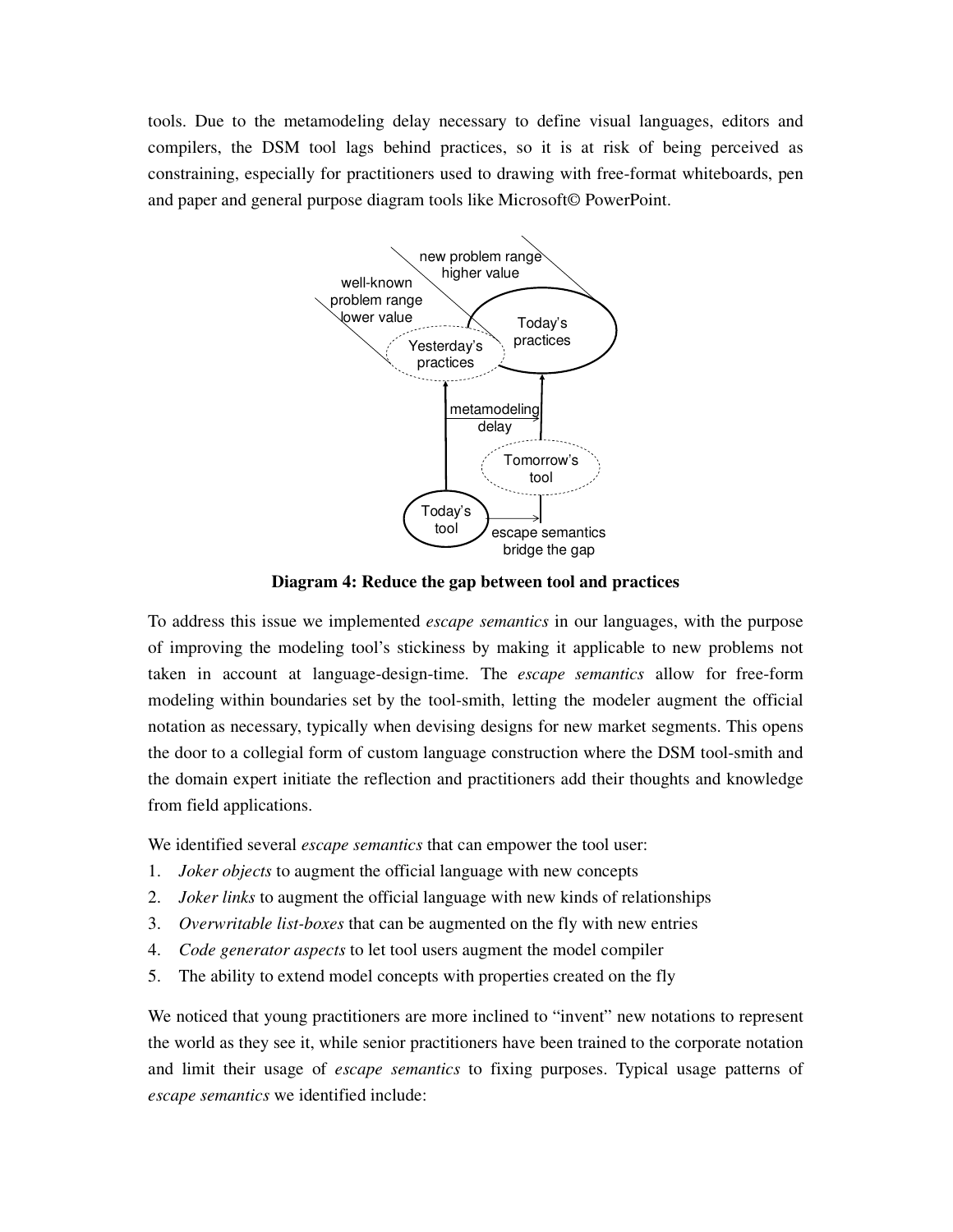- Add a concept that was overlooked by the tool-smith and expert.
- Augment the expressiveness of an existing language to enter a new domain.
- Adapt existing models to new corporate regulations.

Following is a real example of *escape semantics* occurrence. A Field-bus Definition language had been defined to declare the type, cardinality and mapping of data points found in communication protocols used to interface sensors and actuators. Because this language was too simple to describe Full2Way field-bus, Mr. Tanaka proposed the addition of a union relationship by using one *Joker object* (yellow box) and three *Joker links* (red dashed lines) to represent the fact that terminal unit data points (*tu*) and lighting dimmer data points (*dimmer*) are interchangeable.



**Diagram 5: Using** *escape semantic* **to convey the meaning of union which does not exist in the language yet** 

In addition to language adaptability via *escape semantics*, we find necessary to design the languages for modeling flow. That means reducing the number of double-clicks, text-field editions, list and menu navigations necessary to draw a complete model.

As a rule of thumb, all activities introduced by the DSM but not found in sketching should be minimized, because practitioners will compare modeling with tool to sketching models. Some form of automation can be introduced in modeling languages to protect the modeling flow:

- Default values (object name, property value) to separate the creative activity of drawing pictures from the activity of specifying attributes. This can be facilitated by following the principle of convention over configuration [3] in the language design.
- Special values *undefined* and *unknown* to model fuzzy problems were some specifications remain unclear.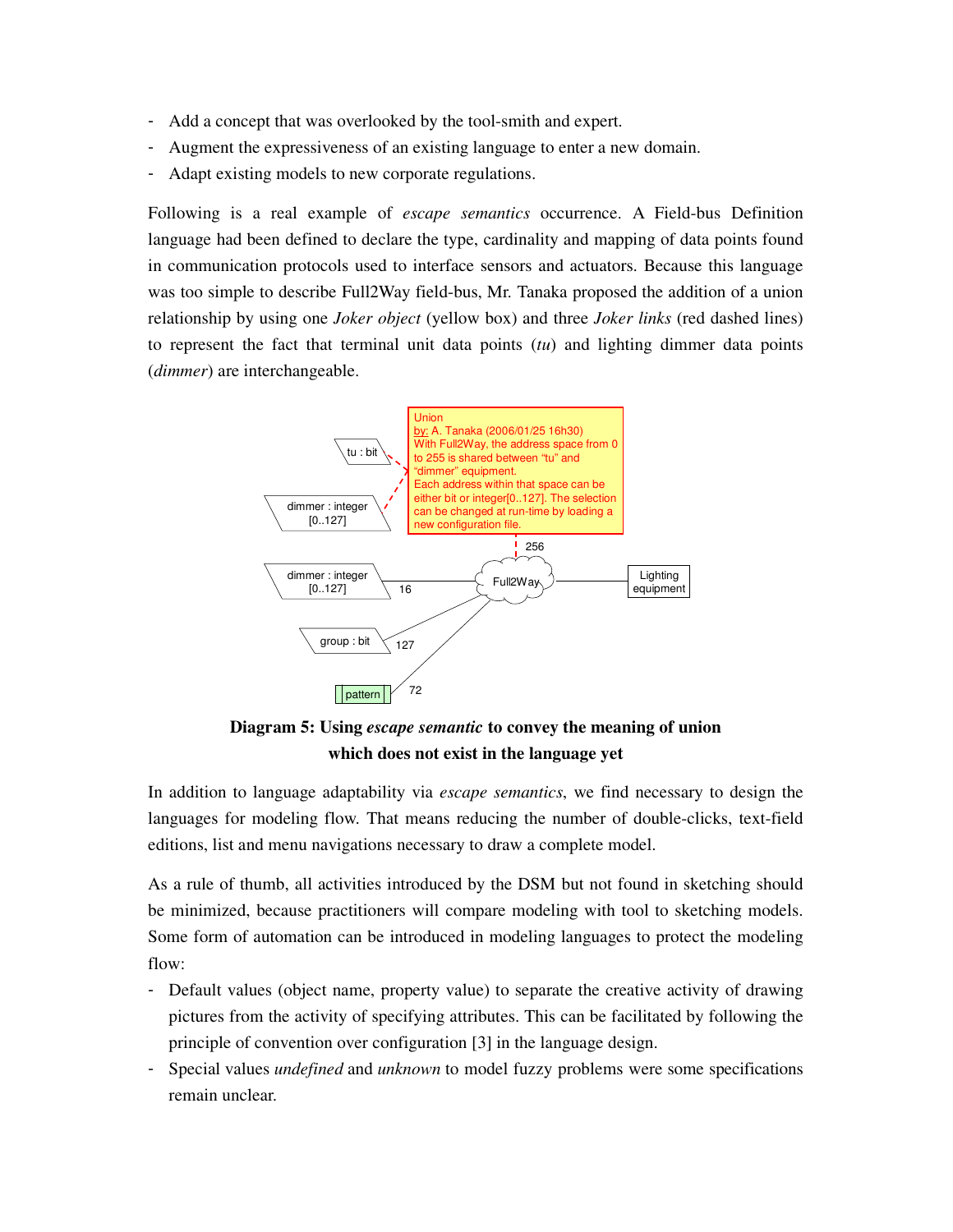- Integration of the DSM tool with the corporate IT system to avoid duplicate input of information

## **Sustaining Deployment of Many Custom Languages**

By introducing his tools into the product development process, the DSM tool-smith is exposed to several risks, including but not limited to:

- A broken visual editor does not load old models
- The visual editor does not support current modeling practices
- A broken code generator produces malfunctioning software
- A valid code generator has not been updated to support changes in the target framework

These risks are worsened by several factors specific to DSM:

- Most domain-specific languages (DSL) are proprietary and maintained by a limited team
- Proprietary DSLs suffer from limited scrutiny and peer-reviews
- Proprietary DSLs have a limited user base and are applied to a limited number of applications when compared to main-stream languages like UML, "C"

To address these issues we implemented some test-driven practices from the agile software development community.

For example, the opposite diagram illustrates our solution to test the correctness of (modeling tool, framework) pairs by generating executables from well-known models and by running these against well-known data sets. Doing so, the tool-smith can periodically verify all well-known model compilation cases after each modification of existing DSLs, reducing the risk of releasing broken model compilers to the user.



Another step consists in checking the model repository for occurrences

**Diagram 6: Test-driven language development**

of *escape semantics* by way of *daily model analysis*. For example, the tool-smith could be emailed an alert on his mobile phone whenever a user would have used *escape semantics*, due to some limitation in the modeling language, or to lack of knowledge from the practitioner, which either is bad news. This mechanism could prove to be a powerful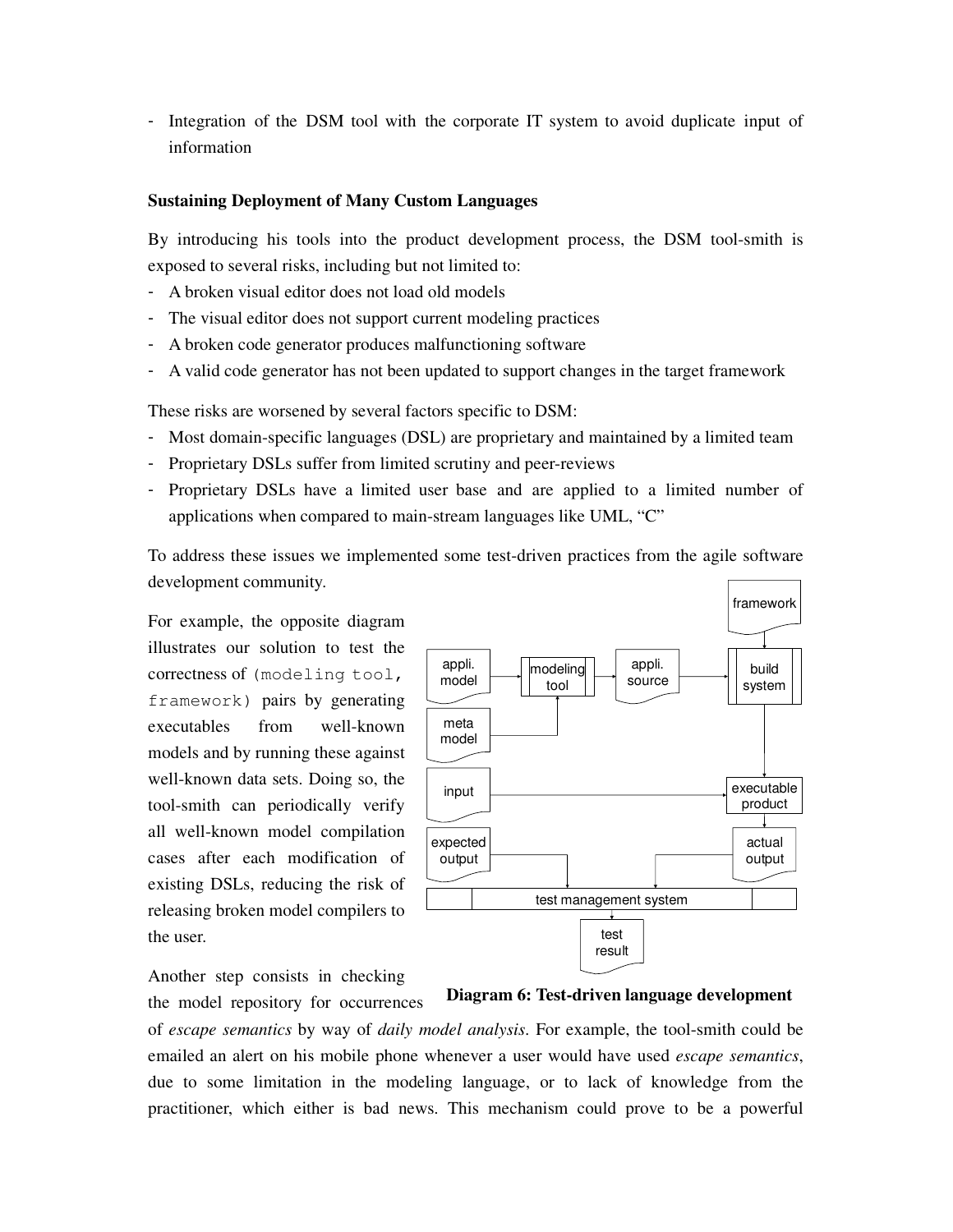communication means between the tool-smith and his users.

Finally, we use Scrum [4] to manage the development of visual language editors and code generators. The product backlog proved to be a very practical tool to negotiate work items between the tool-smith and the stakeholders. For that purpose, we slightly customized the backlog format by adding columns *Example models* and *Generation samples*. Backlog items with more *Example models* and *Generation samples* are given priority because the more variation samples, the better DSL we can devise. The message is well understood by stakeholders who naturally do their homework to find or create more samples to get their problem higher in the list. Holding monthly Sprint Reviews open to all stakeholders and interested persons is also an efficient way to demonstrate progress, to keep stakeholders and users interested and involved, and to expose other practitioners to the DSM, fostering inquiries and requests for help.

## **The DSM Tool-smith's Commandments**

We propose to summarize this paper in the form of seven principles for the DSM tool-smith:

- *You shall find the measurable pain of each user.*
- *You shall promote DSM as the medicine for each user's pain.*
- *To product and solution developers, you shall give DSM. To technology developers, you shall offer well-known software engineering practices. To all you shall give Agility.*
- *You shall keep your tool up-to-date with your user's changing practices.*
- *You shall offer escape semantics to your users.*
- *You shall design your languages for ease of modeling.*
- *You shall daily-test your languages and code generators.*

### **Conclusion**

We described key aspects of MEW's approach to deploy domain-specific modeling (DSM) in the developments of systems of embedded devices, and we proposed practices to support the DSM tool-smith. We found that most challenges are not technical but instead human and organizational, and we interpret this as a testimonial of the maturity of DSM tools, but also as recognition of the lack of associated methods and practices.

Usability of DSM tools remains the most challenging issue, because these are typically developed internally by a limited pool of software engineering specialists who lack expertise in ergonomics.

To address this problem we are exploring the discipline of human-computer interaction (HCI), and we found in Cognitive Dimensions (CD) [5] a promising candidate as some cognitive dimensions map precisely to several topics we discussed in this paper. For example,